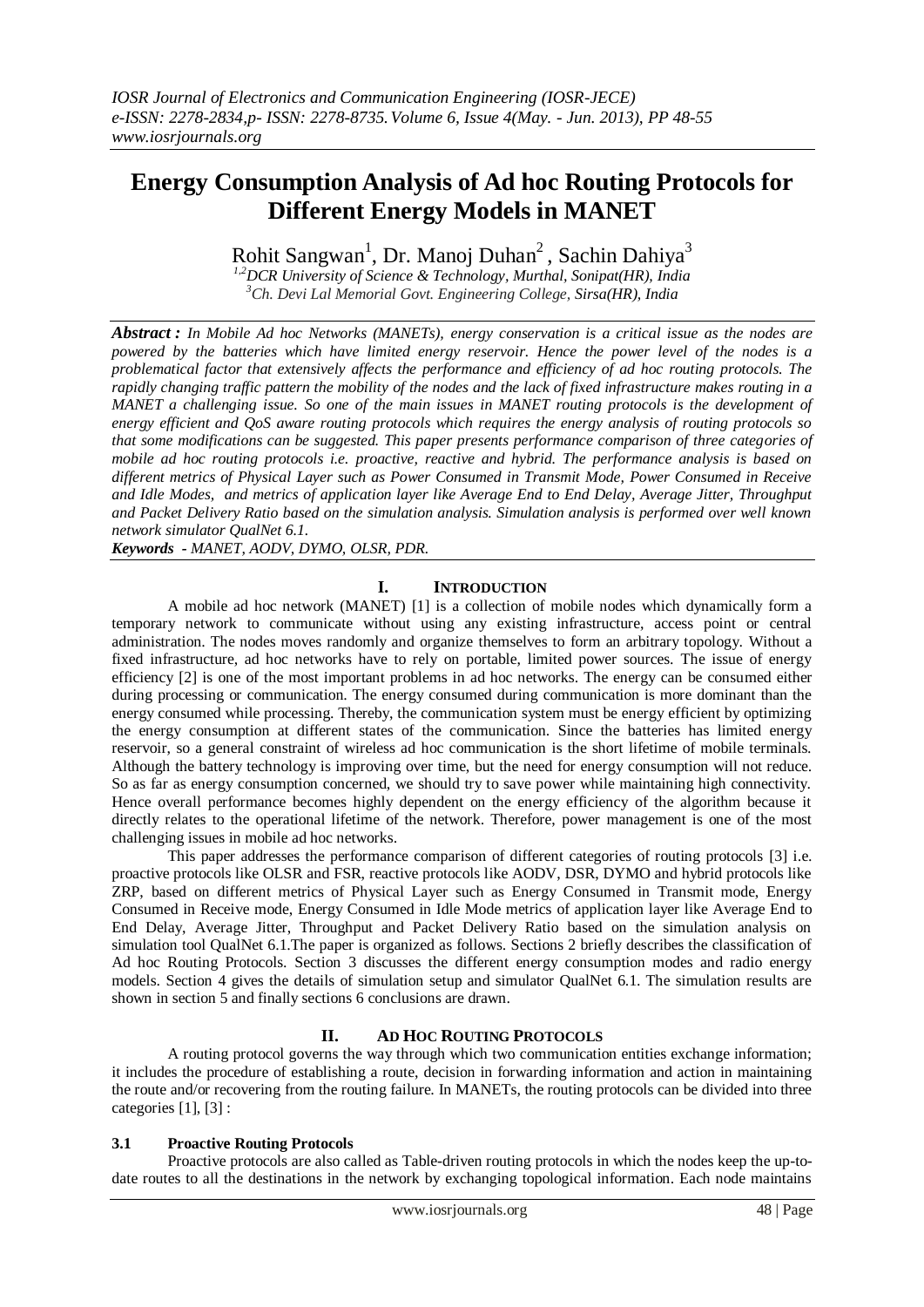routing tables to store such information. These tables are updated periodically in order to maintain latest view of the network. The advantage of proactive protocols is that there is a minimal time delay for applications. However, it requires additional messaging overhead in order to maintain a consistent and up-to-date routing table, which consumes bandwidth and power and decreases throughput. The various Proactive protocols are: Fisheye State Routing protocol (FSR)[4],[5] Optimized Link State Routing protocol (OLSR)[8].

#### **3.2 Reactive Routing Protocols**

Reactive Routing Protocols, known as On-demand routing protocols are based on some kind of queryreply dialog approach. They do not maintain or constantly update their routing tables with the latest route topology. Whenever a source node has a packet to send to a destination node, then it initiates a route discovery to find the path to the destination node. After a route has been established, the route maintenance procedure is initiated to maintain this route. Since these protocols do not need periodic transmission of topological information of the network, so overhead messaging is reduced. The drawback of reactive protocols include high latency time in route finding and excessive flooding may lead to network clogging. e.g. Ad-hoc On Demand Distance Vector (AODV)[7], Dynamic Source Routing (DSR)[8], Dynamic Manet On Demand (DYMO)[9].

#### **3.3 Hybrid Routing Protocols**

The hybrid routing protocols for MANETs exploit hierarchical network architectures i.e. hybrid routing protocols are zone based, in which the network is partitioned or seen as a number of zones by each node where proactive maintains route within a zone and reactive maintains route in between zones through reactive flooding. The drawback of hybrid protocols is that success depends on amount of nodes participating and reaction to traffic depends on gradient of traffic volume. Example of hybrid protocol [12] is : Zone Routing Protocol (ZRP)[1],[3].

#### **III. RADIO ENERGY MODELS**

The Radio Energy Models [10] reads the energy consumption specifications of the radio where the specifications are defined by the configuration parameters which are the power supply voltage of the radio, electrical current load consumed in Transmit, Receive, Idle, and Sleep modes. Each state represents a different level of energy consumption.

- **Transmit :** node is transmitting a frame with transmission power  $P_{tx}$ ;
- **Receive :** node is receiving a frame with reception power  $P_{rx}$ . That energy is consumed even if the frame is discarded by the node because it was intended for another destination, or it was not correctly decoded ;
- **Idle (listening) :** Even when no messages are being transmitted over the medium, the nodes stay idle and keep listening the medium with  $P_{idle}$ ;
- **Sleep:** when the radio is turned off and the node is not capable of detecting signals. No communication is possible. The node uses P<sub>sleep</sub> that is largely smaller than any other power.

The energy dissipated in transmitting  $(E_{tx})$  or receiving  $(E_{rx})$  one packet can be calculated as:

$$
E_{tx} = P_{tx} \times \text{Duration}
$$

$$
E_{rx} = P_{rx} \times \text{Duration}
$$

where 'Duration' denote the transmission duration of the packet.

#### **3.1 Micaz Radio Energy Model**

The MicaZ radio energy model is a radio-specific energy model which is pre-configured with the specification of power consumption of MicaZ motes (embedded sensor nodes).

| rabic respective attorns or initially like gy information |             |               |                   |  |
|-----------------------------------------------------------|-------------|---------------|-------------------|--|
| Symbol                                                    | MCU<br>Mode | Radio Mode    | Radio @ 3V        |  |
|                                                           |             |               |                   |  |
| $P_{TX}$                                                  | Active      | TX(0 dBm)     | 48.0 mW           |  |
|                                                           | Active      | $TX(-1 dBm)$  | 45.0 mW           |  |
|                                                           | Active      | $TX(-3 dBm)$  | $42.0 \text{ mW}$ |  |
|                                                           | Active      | $TX(-5 dBm)$  | 39.0 mW           |  |
|                                                           | Active      | $TX(-7 dBm)$  | 36.0 mW           |  |
|                                                           | Active      | $TX(-10 dBm)$ | 33.0 mW           |  |
|                                                           | Active      | $TX(-15 dBm)$ | 26.4 mW           |  |
| $P_{RX}$                                                  | Active      | RX            | 56.5 mW           |  |
| <b>PCCA</b>                                               | Active      | <b>CCA</b>    | 55.8 mW           |  |
| P <sub>1</sub>                                            | Active      | Idle          | $10.79$ mW        |  |

#### **Table 1. Specifications of MicaZ Energy Model**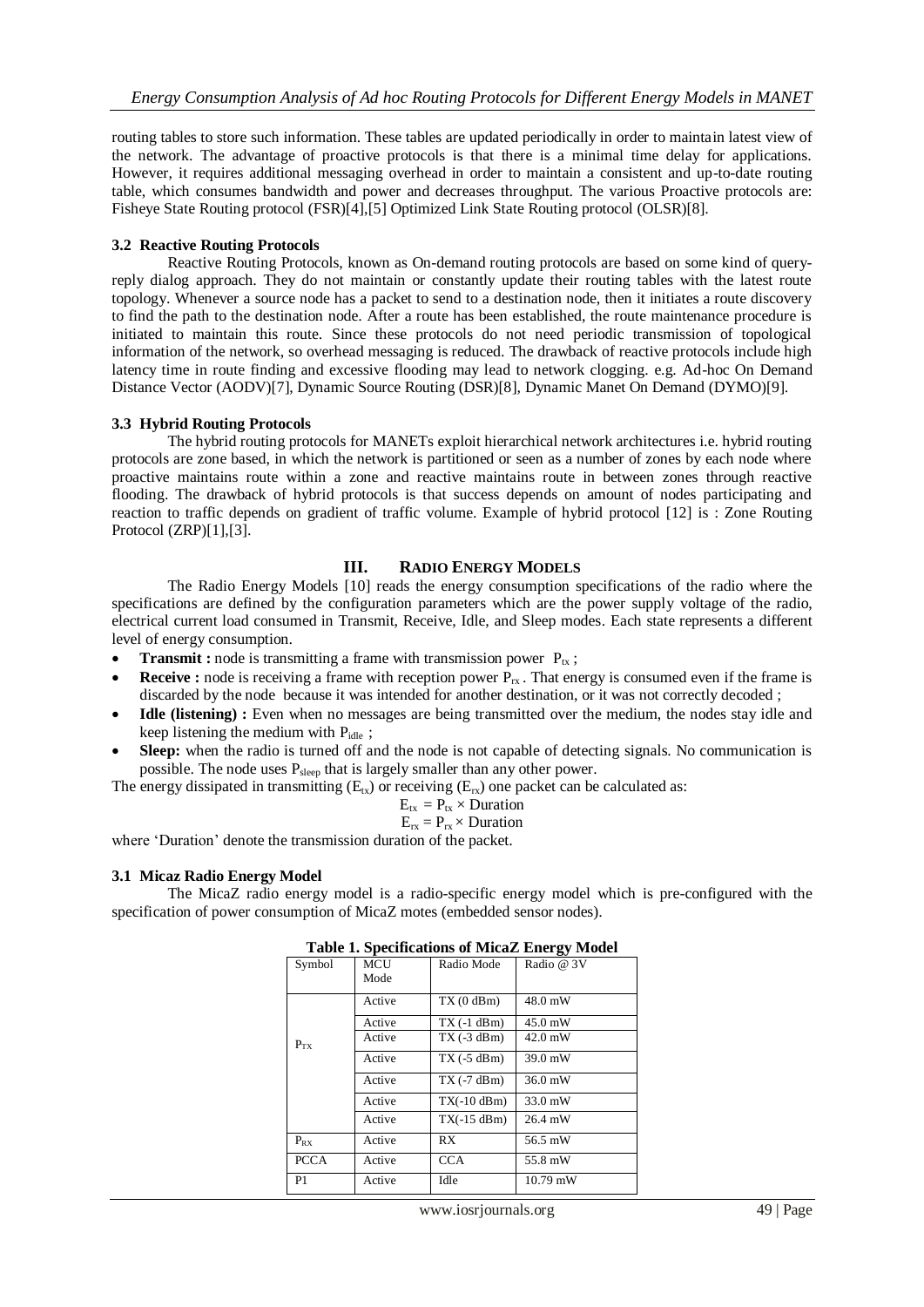| <b>PMCU</b> | Active | Sleep | $1.50$ mW  |
|-------------|--------|-------|------------|
| <b>PS</b>   | Sleep  | Sleep | $30 \mu W$ |

#### **3.2 Mica Motes Radio Energy Model**

The Mica Motes radio energy model is a radio-specific energy model which is pre-configured with the specification of power consumption of Mica motes (embedded sensor nodes).

#### **Table 2. Specifications of Mica Motes Energy Model**

| Component     | <b>Current</b> |
|---------------|----------------|
|               | (mA)           |
| Radio         |                |
| RX            | 9.60           |
| TX (dBm)      |                |
| $-20$         | 5.30           |
| -5            | 8.90           |
| $\Omega$      | 10.40          |
| $+5$<br>$+20$ | 14.8           |
|               | 26.70          |

#### **3.3 GENERIC RADIO ENERGY MODEL**

The main feature of the generic model is estimation of energy consumption for the radios with common modulation schemes (analog and digital) and common classes of amplifiers (class-A,B,C,D). Further, the model can estimate energy consumption in transmitter for the case of continuous transmit power level. The parameters which are optionally required for generic model to be able to more accurately estimate the power or the amount of current loaded on battery are:

- **Amplifier drain efficiency** ( $\mu$ ) : about 35% for class-A and about 75% for higher classes. The default value is 75%.
- **Peak to average power ratio** (β) : about 1 for digital modulation and >1 for QAM. The default value is 1.
- **The power supply voltage**  $(V_{dd})$ : The default value is 3 V.
- **Idle power consumption** ( $P_{\text{Idle}}$ ) : If not configured, we consider reception power  $P_{\text{cr}}$  as the idle power consumption.
- **Sleep power consumption**  $(P_{\text{sp}})$ : The default value is 0 mW.

Those parameters are all well-know parameters in RF circuit design; if the user configures them generic energy model is fairly accurate and works well in case of continuous and variable transmission power.

#### **IV. SIMULATION SET UP**

#### **4.1 QUALNET 6.1**

QualNet [11] is a comprehensive suite of tools for modeling large wireless and wired networks. It uses simulation and emulation process to predict the behavior and performance of networks to improve their design, operation & management. It enables users to design new protocols, optimize new and existing protocols, designing of large wired and wireless networks using preconfigured or user-designed models, analyzing the performance of networks and perform what-if analysis to optimize the results. QualNet is a commercial product that grew out of GloMoSim simulator and it is distributed by Scalable Network Technologies. QualNet simulator is C++ language based tool. All the protocols are implemented in a series of C++ files and are called by the simulation kernel. QualNet simulator comes with java based graphical user interface (GUI). The QualNet Simulator has a scalable network library and provides accurate and efficient execution.

#### **4.2 Designing Of Scenario**

We have chosen QualNet version 6.1 over Windows platform for our simulation studies. QualNet is a discrete event simulator. It is equally capable of simulating various wired or wireless scenarios from simple to complex conditions. In our simulation model, there are 100 nodes and all of these are connected to one wireless station. The terrain condition we have set as  $1500m \times 1500m$  as flat area. The entire area is further divided into 100 square shaped cells as shown in figure 1. The type of wireless propagation model is Two Ray ground propagation. The entire connection set up has been done randomly. The battery model considered in our simulation is Panasonic AAA. The simulation is performed with CBR (Constant bit rate) traffic flow. The numbers of constant bit rate (CBR) connections are 9 as indicated in table 3.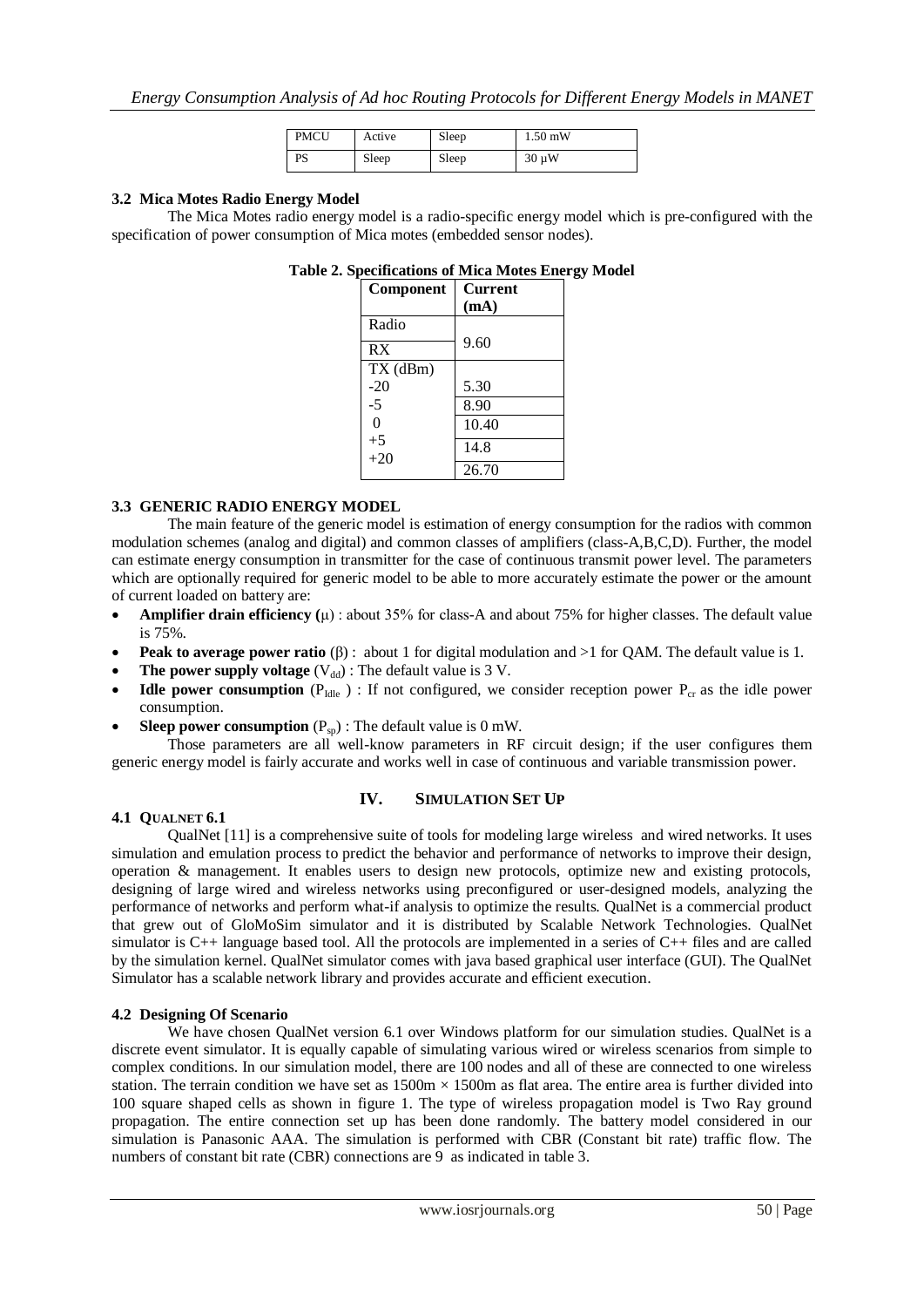

**4.3 Simulation Scenario Snapshot**

Figure 1. Snapshot of simulation scenario applying CBR between various nodes

| S.No. | Parameter                   | Value                            |
|-------|-----------------------------|----------------------------------|
| 1.    | Simulator                   | QualNet Version 6.1              |
| 2.    | <b>Terrain Size</b>         | $1500 \times 1500 \text{ m}^2$   |
| 3.    | Antenna model               | Omnidirectional                  |
| 4.    | No of nodes                 | 100                              |
| 5.    | Radio Type                  | 802.11b                          |
| 6.    | Data size                   | 512 bytes                        |
| 7.    | Data Rate                   | 2Mbps                            |
| 8.    | Mobility Model              | Random Way Point                 |
| 9.    | Propagation Model           | Two Ray Ground                   |
| 10.   | Channel Frequency           | 2.4 GHz                          |
| 11.   | <b>Traffic Source</b>       | <b>CBR</b>                       |
| 12.   | Nodes Speed                 | $Min = 1m/s$ , $Max = 10m/s$     |
| 13.   | <b>Position Granularity</b> | 1.0                              |
| 14.   | Pause Time                  | 30s                              |
| 15.   | <b>Battery Model Type</b>   | Residual life Estimator          |
| 16.   | <b>Routing Protocols</b>    | Proactive: AODV, DSR, DYMO       |
|       |                             | Reactive: FISHEYE, OLSR          |
|       |                             | Hybrid: ZRP                      |
| 17.   | <b>Battery Model</b>        | Panasonic AAA                    |
| 18.   | Performance<br>Metrics      | PDR, Average Jitter, Average End |
|       | in Application Layer        | to End Delay, Throughput         |
| 19.   | Performance Metrics         | Energy consumed (in mjoules) in  |
|       | in Physical Layer           | Transmit mode                    |
|       |                             | Energy consumed (in mjoules) in  |
|       |                             | Received mode                    |
|       |                             | Energy Consumed (in mjoules) in  |
|       |                             | Idle mode                        |

Table 3. Parameters considered for simulation

#### **V. SIMULATION RESULTS**

There are several different metrics [2], [12] that can be applied to measure the ad hoc routing protocols performance. The following metrics are used for the performance evaluations of different ad hoc routing protocols for mobile ad hoc networks :

# **1) Energy Consumed in Transmit Mode :**

The fig.2 shows that the energy consumed by FSR and OLSR protocols is highest which are proactive in nature and for AODV and DYMO is lowest which are reactive in nature and ZRP protocol consumes medium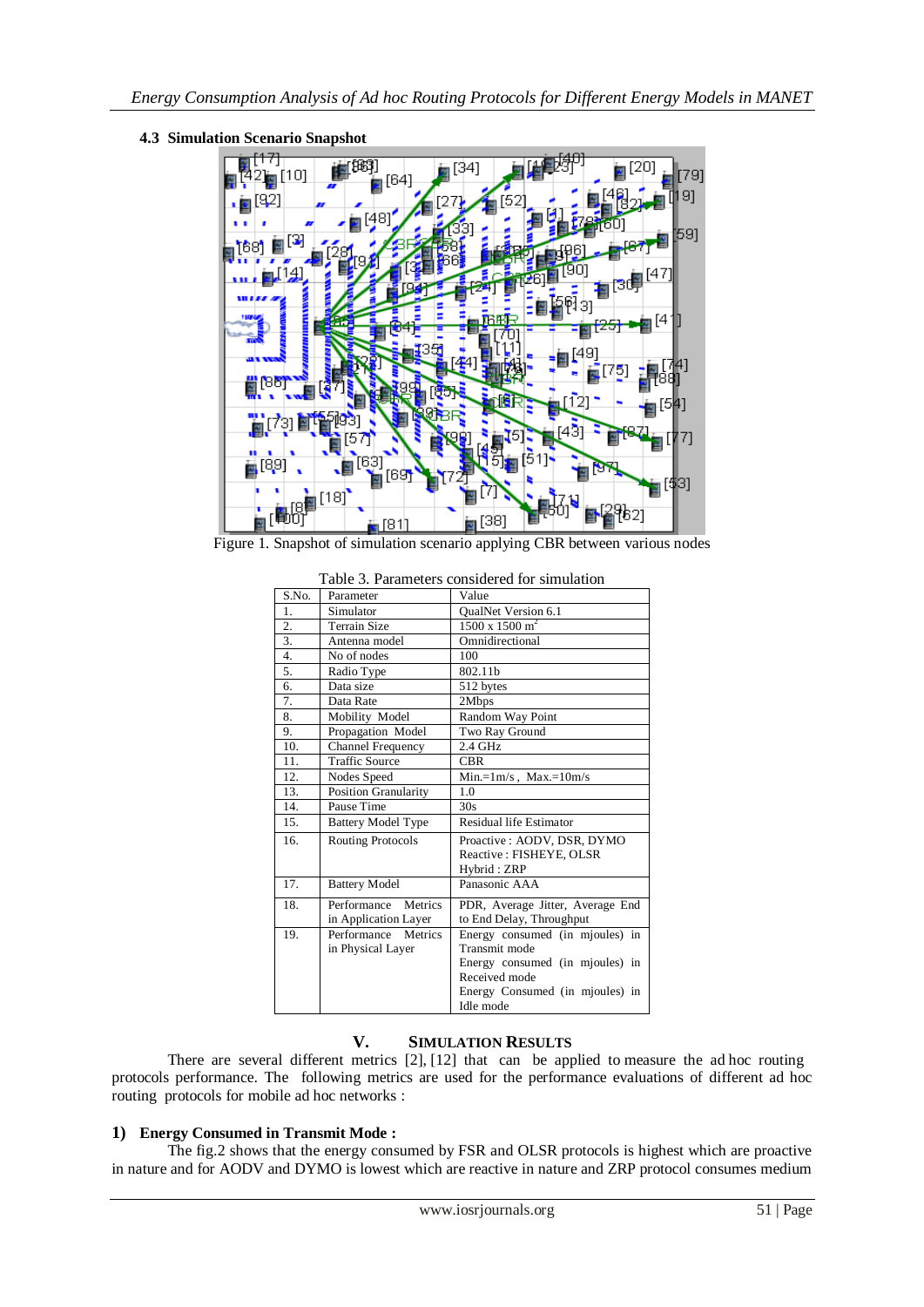energy which is a hybrid protocol. The same behavior is observed for all the three radio energy models i.e Generic, MicaZ and Mica Motes. Further we can conclude that the energy consumption is highest for thee proactive protocols, lowest for reactive protocols and medium for hybrid protocols. By comparing the performance of protocols for each radio energy model we can deduce that the power consumption is highest for Generic model and lowest for the Mica Motes. So Mica Motes energy model seems to be more energy saving and the Generic model the least.



Fig. 2. Energy Consumed in Transmit Mode in Physical Layer for different Ad hoc Routing Protocols

# **2) Energy Consumed in Transmit Mode :**

The fig.3 shows similar type of results for energy consumed in Receive mode as obtained for the energy consumed in Transmit mode, but the energy consumed in the Receive mode is comparatively higher than energy consumed in Transmit mode. The proactive protocols like OLSR and FSR are having more energy consumption in Receive mode as compared to reactive protocols. The similar behavior is observed for all the three radio energy models i.e Generic, MicaZ and Mica Motes for each protocol with a single exception in case of ZRP protocol for the Generic model i.e for generic model the ZRP is having more energy consumption in Receive mode as compared to OLSR. Further the comparative results shows that the energy consumption is highest in case of Generic model and lowest in case of Mica Motes energy model. So the Generic model seems to be least energy saving and Mica Motes model the most.



Fig. 3. Energy Consumed in Receive Mode in Physical Layer for different Ad hoc Routing Protocols

#### **3) Energy Consumed in Idle Mode :**

From the observations as shown in fig. 4, it can be deduced that the energy consumption in Idle mode behavior of ad hoc routing protocols is somewhat different from the energy consumed in Transmit and Receive mode.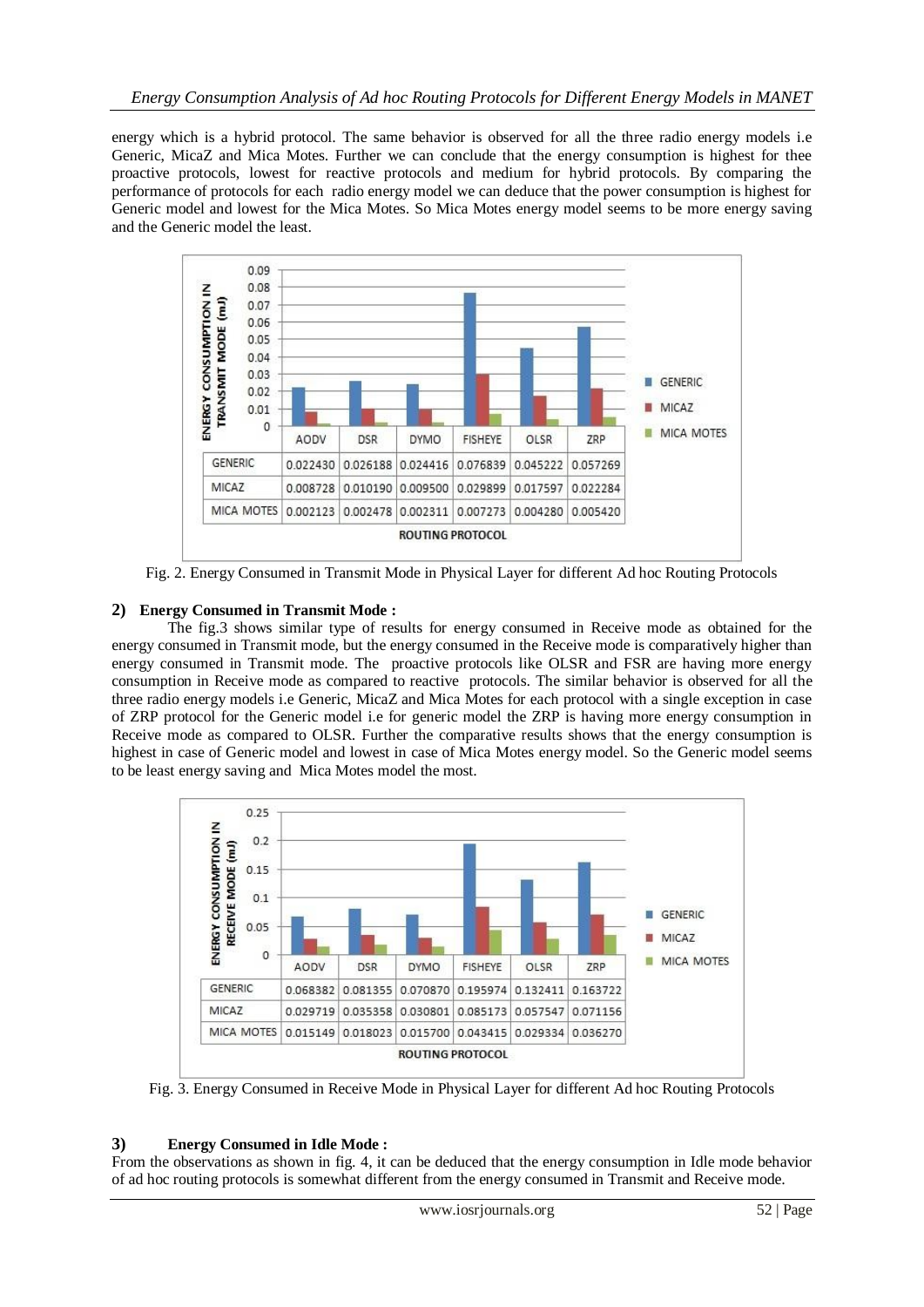That is, first the reactive protocols (AODV, DSR and DYMO) consumes more energy in Idle mode as compared to proactive protocols (OLSR and FSR) which is reverse of energy consumed in case of Transmit and Receive mode. Second, the MicaZ energy model performs better than the other two energy models. From results it is also clear that most of the energy consumption occurs in the Idle mode for all the energy models. So the MicaZ is more energy saving model as compared to two other models while in mode.



Fig. 4. Energy Consumed in Receive Mode in Physical Layer for different Ad hoc Routing Protocols

# **4) Average End to End Delay** :

The average time taken by the packets to pass through the network is called average end to end delay. This is the time when a sender generates the packet and it is received by the application layer of destination, it is represented in seconds. It is also called Data Latency. This is the whole time that includes all possible delays caused by buffering of data packets during route discovery, queuing at the interface queue, retransmission delays at the MAC and propagation and transmission times.

As observed in fig, 5, the average end to end delay is lesser for reactive protocols (AODV and DSR) except DYMO as compared to proactive protocols (OLSR and DSR) and the hybrid protocol ZRP is having medium end to end delay. Hence it is obvious that the time at which the first packet received will be smaller for AODV and DSR as compared to OLSR and FSR.



Fig. 5. Average End to End Delay in Application Layer for different Ad hoc Routing Protocols

#### **5) Average Jitter :**

The variation in the latency of packets at the destination is termed as Jitter which is caused due to congestion, topology change etc. in a network. It occurs when in a transmission scenario different packets take different amount of time in reaching from source to destination. Jitter can be measured by using the standard deviation of packet delay. Its value is required to be as low as possible for the better performance of any protocol.As shown in fig.6 the average jitter for reactive protocols (AODV, DSR, DYMO) is lower as compared to proactive protocols (OLSR and FSR) while hybrid protocol ZRP is having medium average jitter value.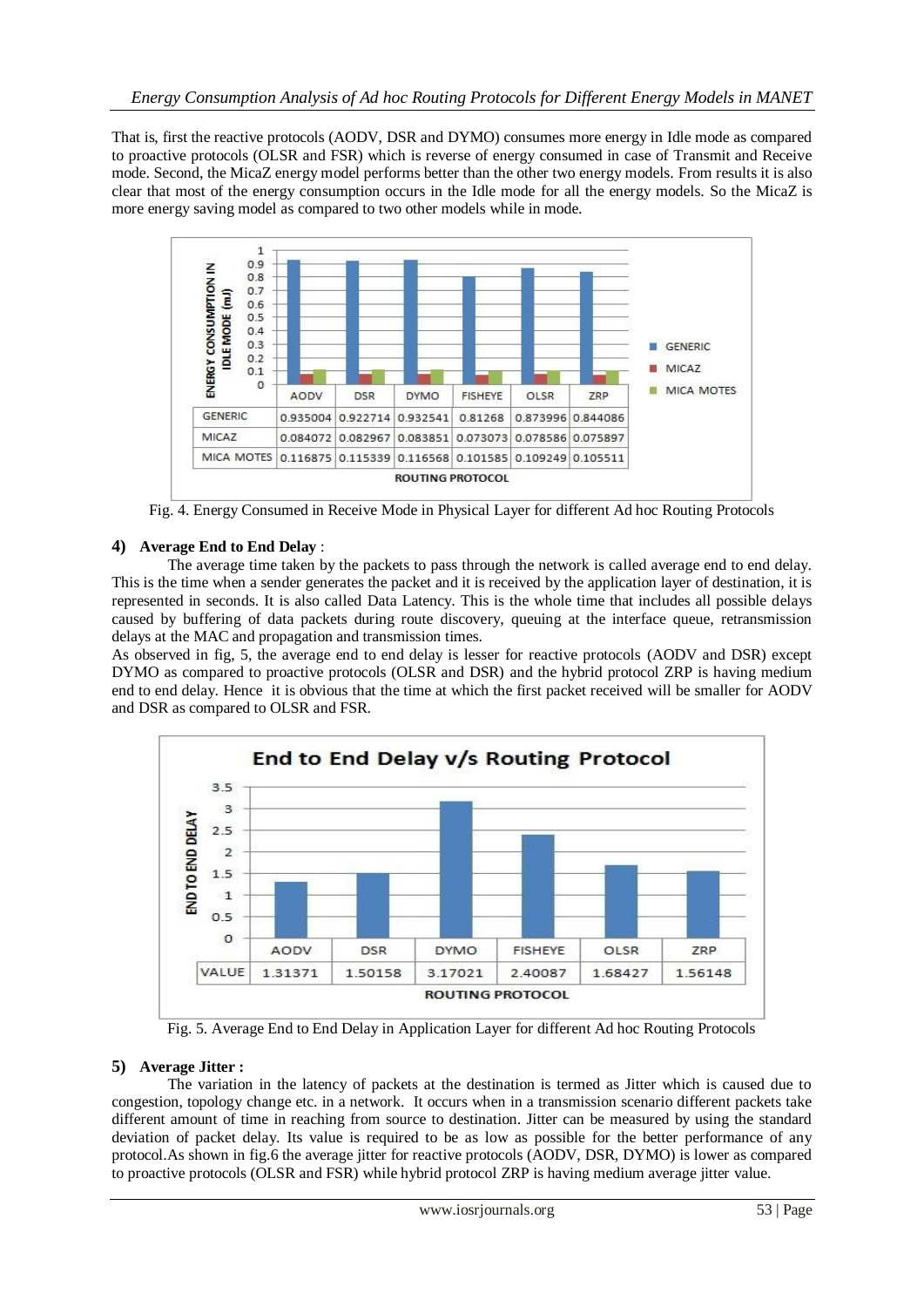

Fig. 6. Average Jitter in Application Layer for different Ad hoc Routing Protocols

# **6) Packet Delivery Ratio :**

Packet delivery ratio is the ratio of total number of data packets received successfully at destination to number of data packets originated by the application layer of the source. PDR describes information about packet loss rate. Higher value of PDR for network indicates the better reliability of protocol.

Data packet delivery ratio of reactive protocols (AODV, DSR and DYMO) is higher as compared to proactive protocols (OLSR and FSR) as observed from fig. 7 and as usual hybrid protocol ZRP has packet delivery ratio in between proactive and reactive. Hence for the sake of reliable delivery of data packets the reactive protocol provides good results.



Fig. 7. Packet Delivery Ratio in Application Layer for different Ad hoc Routing Protocols

# **7) Throughput :**

Throughput is the measure of how fast we can actually send packets through network. In other words, it is the average rate of successful data packets received at destination. It is usually measured in bits per second (bit/s or bps), and sometimes in data packets per second. In the MANET unreliable communication, limited energy, limited bandwidth and frequent topology change affect throughput.

As shown in fig.8, the throughput of DYMO is comparatively higher than AODV and DSR protocols because of its dynamic nature. Overall we can say that reactive protocols are having better throughput as compared to proactive protocols. Although ZRP is a hybrid protocol but it is having least throughput because its success depends on amount of nodes participating and reaction to traffic depends on gradient of traffic volume. Hence in terms of the number of data packets delivered at the destination node per unit time, DYMO and DSR shows a superior performance.